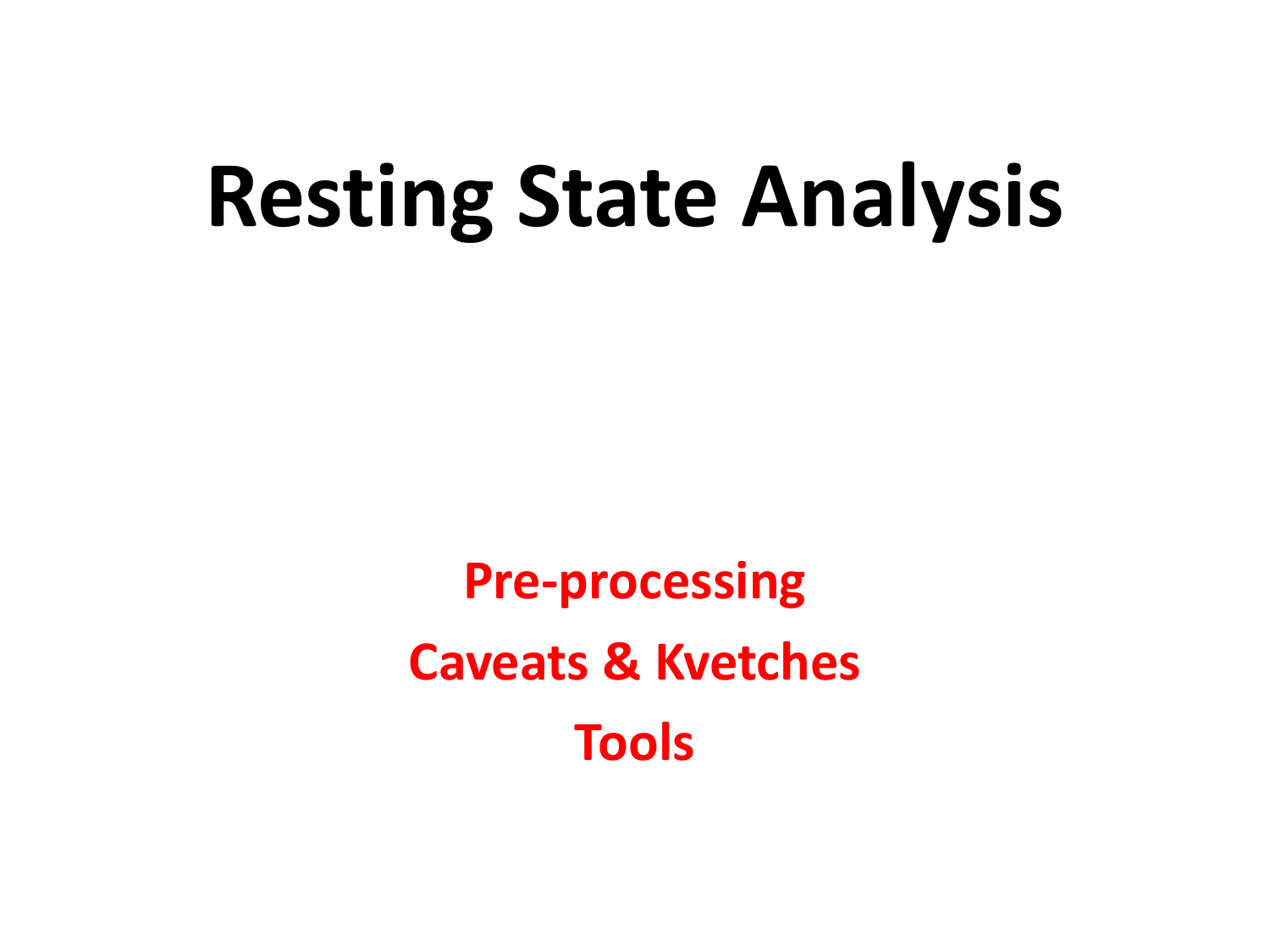### Self-Referencing

• Basic issue: No external information to "tie down" the analysis

– No task timing, no behavior measurements

- Can only reference data to itself
- Which means that statistical inference is tricky
- Artifacts can reduce *and/or* increase interregional correlations of RS data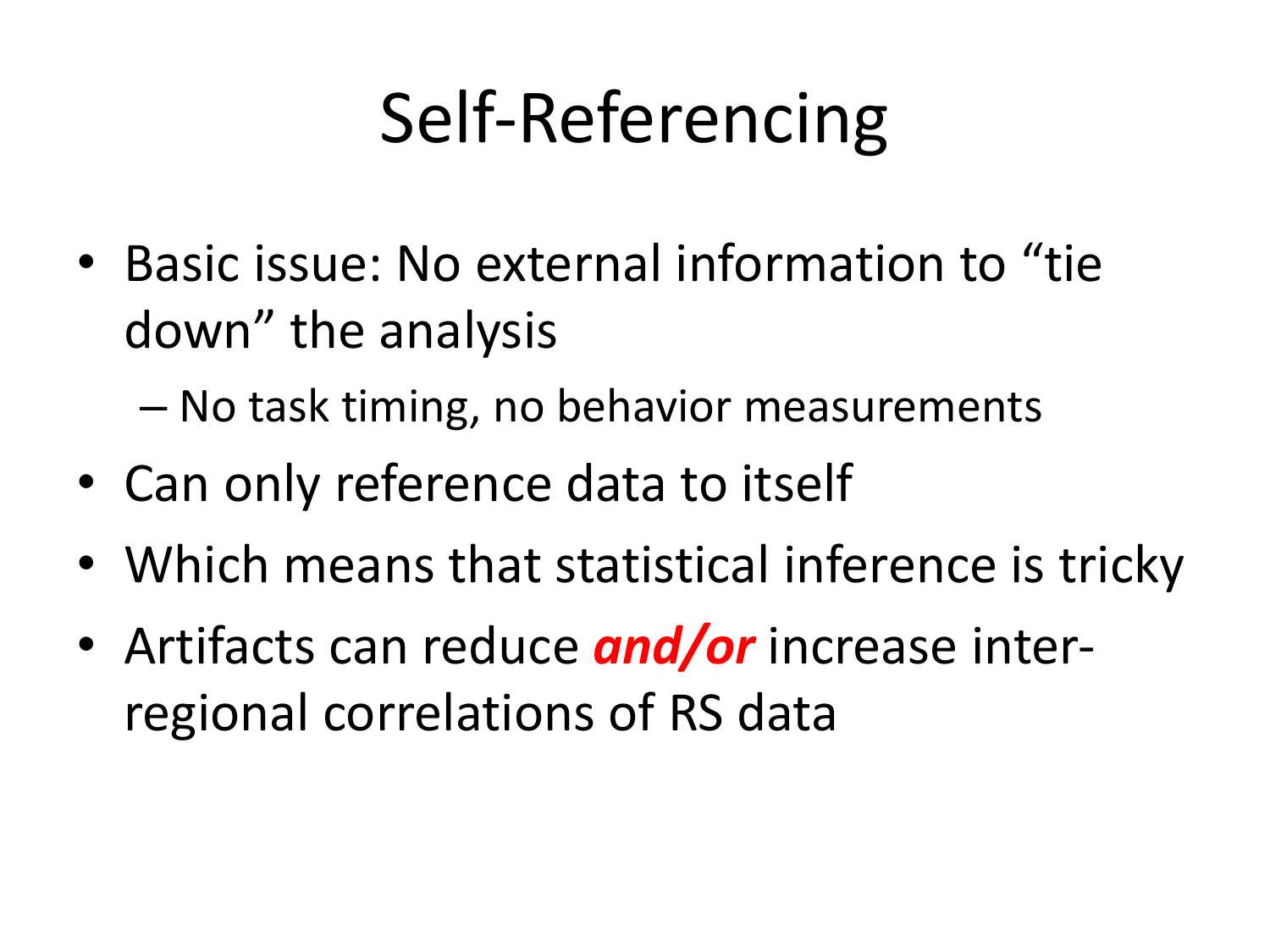### Issues to Suffer With

- Spikes in the data
- Motion artifacts, even after image registration
- Physiological signals
- Long-term drifts = low frequency noise
- Rapid signal changes = high frequency noise
	- BOLD effect is slow, so signal changes faster than time scale of (say) 10 seconds aren't (mostly) BOLD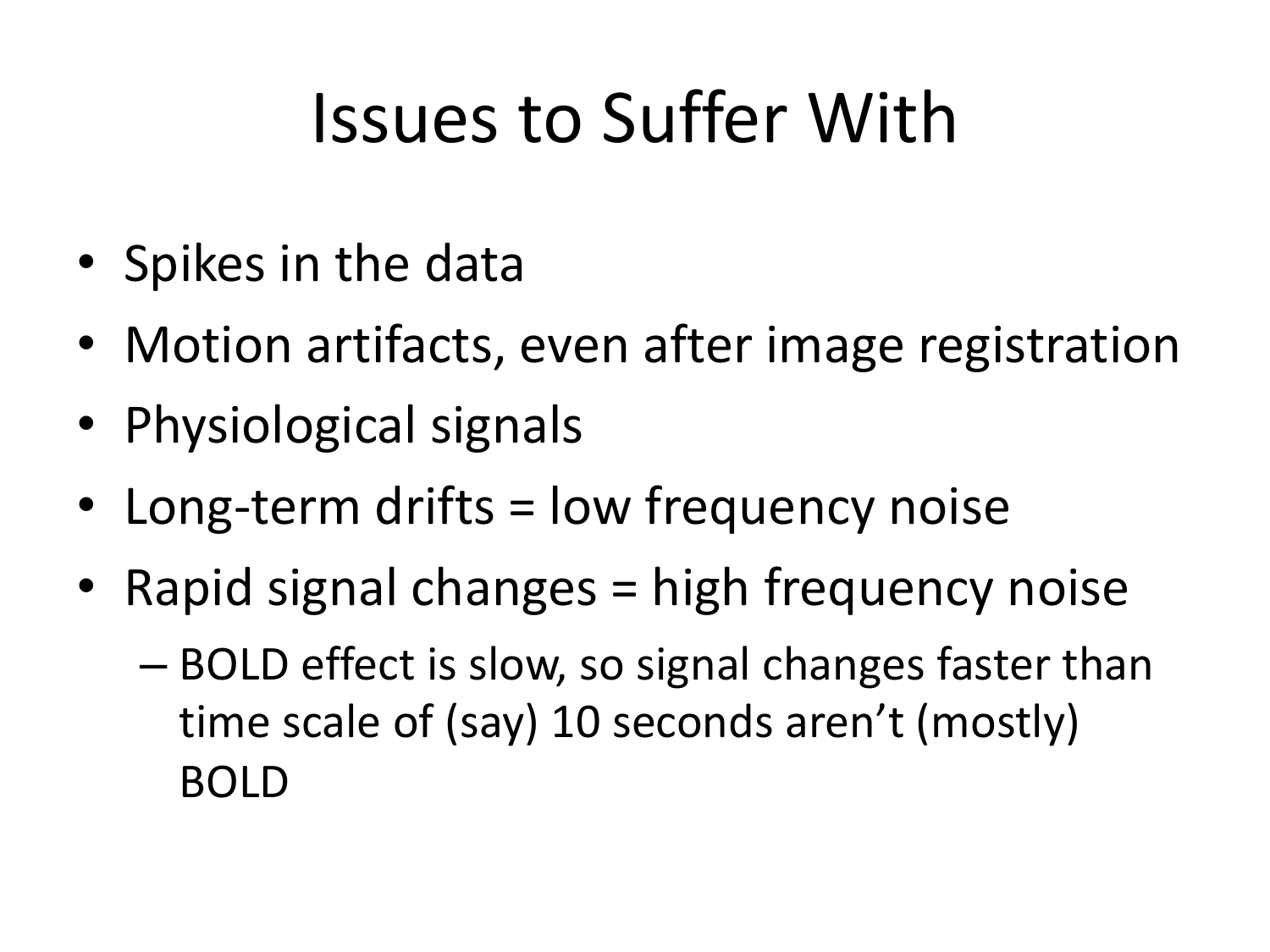### Solutions via Pre-Processing

- Despiking the data
- Slice timing correction
- Motion correction
- Spatial normalization, alignment of EPI to anatomy, segmentation of anatomy
- Extraction of tissue-based regressors of no interest [e.g., **ANATICOR** (HJ Jo et alii)]

– Spatial blurring, if any, comes *AFTER* this step

• Motion censoring + Nuisance regression [via **RetroTS**] + Bandpass filtering [all in one step]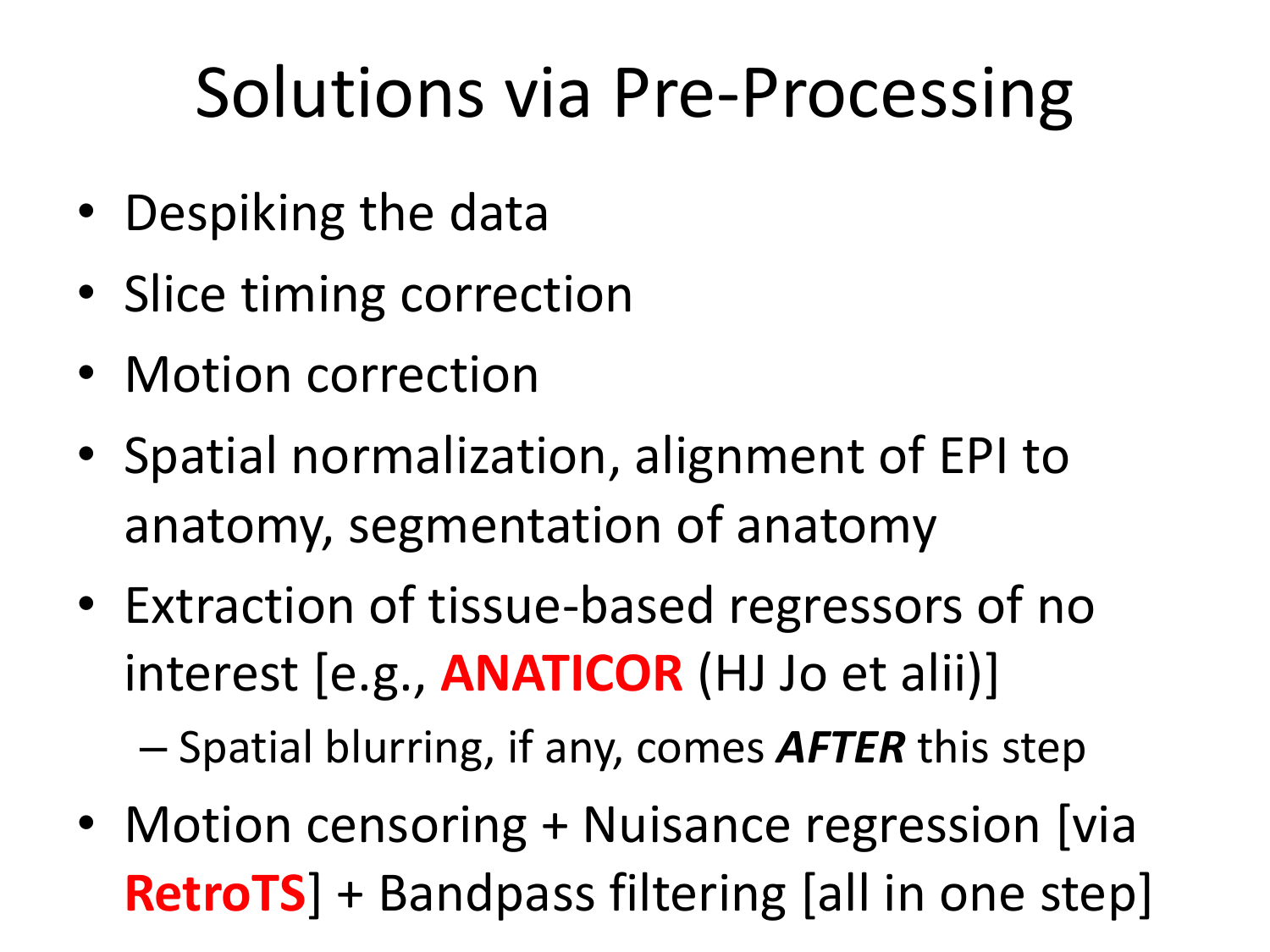### Things We Really Don't Like

- Global Signal Regression (GSR)
	- Its effects on inter-regional correlations are unquantifiable, spatially variable, and can significantly differ between subject groups
	- There is a strong interaction between GSR and subject head motion that is also confusing
- Poor software implementations of the preprocessing steps

– and poorly written Methods sections of papers

• Spatial blurring before tissue-based regressor extraction!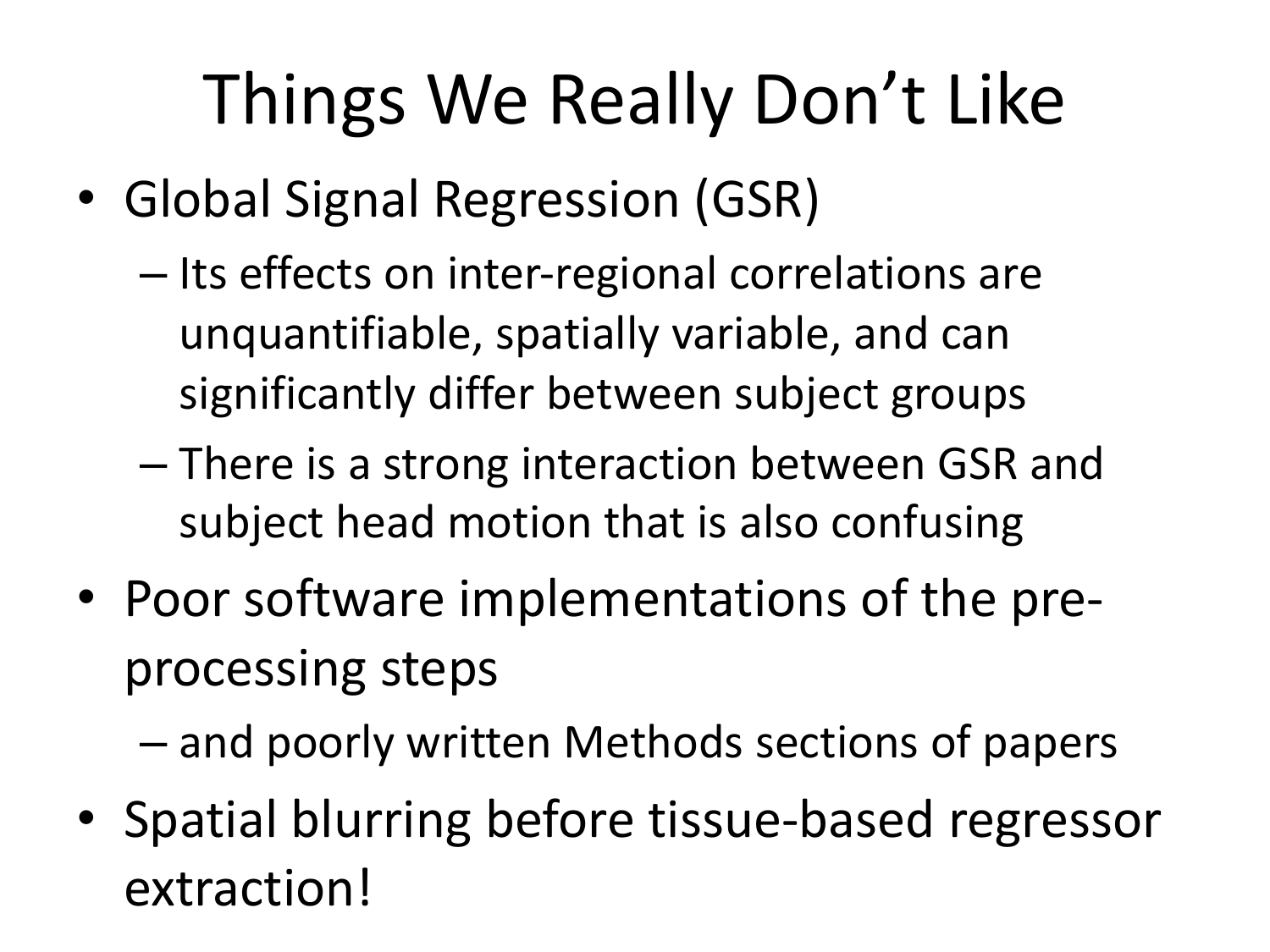RS-FMRI: Still Condensing from the Primordial Quark-Gluon Plasma

• Data acquisition and processing for RS-FMRI is still unsettled

– **MUCH** more so than for task-based FMRI

- How to deal with removal of various artifacts is still a subject for R&D
- How to interpret the results is also up in the air
- Convergence of results from different strains of evidence, and/or from different types of analyses is a good thing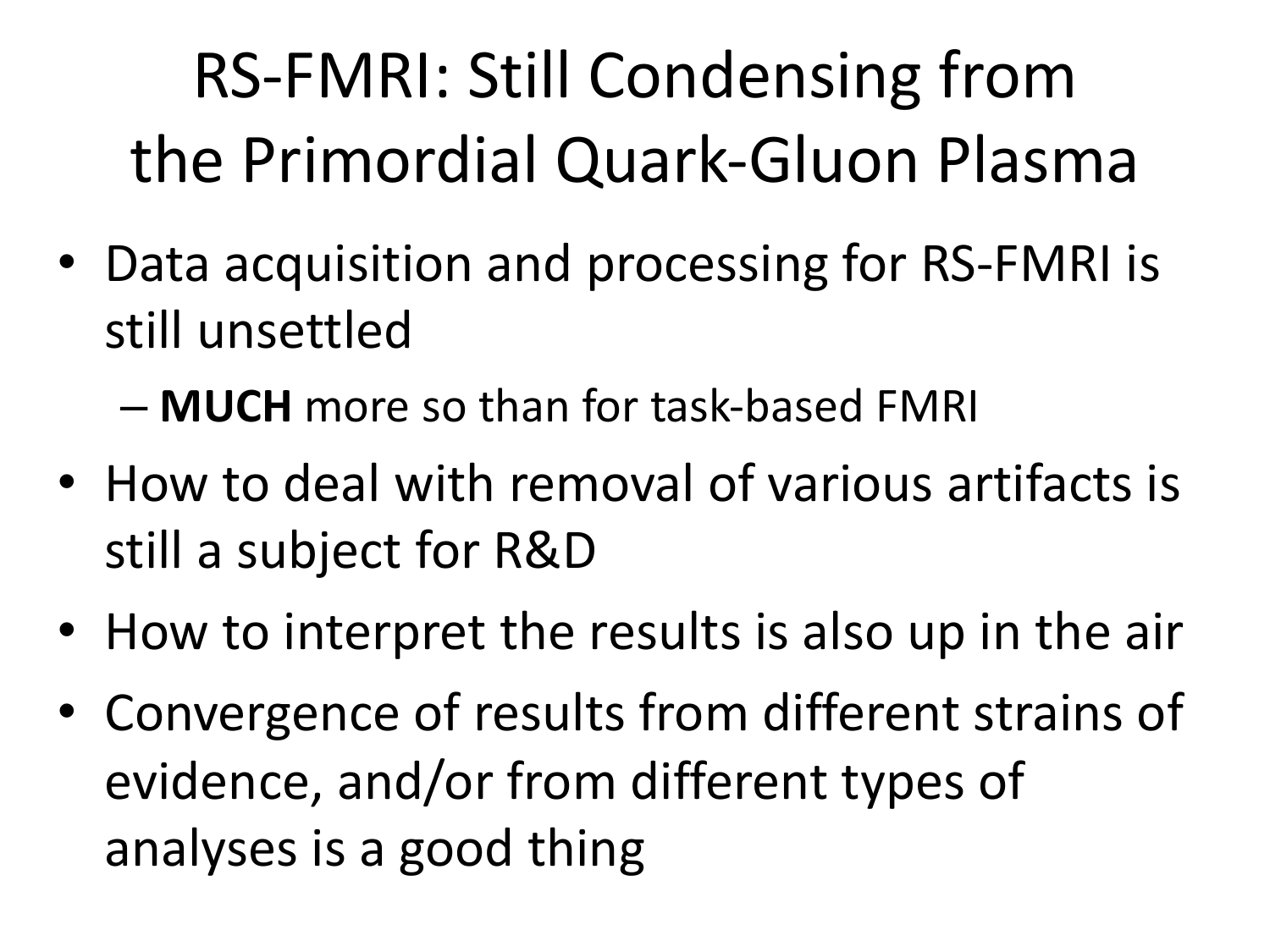### Tools in AFNI - 1

- **afni\_proc.py** will do the pre-processing steps as we currently recommend
	- Results are ready-to-analyze individual subject time series datasets, hopefully cleaned up, and in standard (atlas/template) space
- **3dTcorrMap** = compute average correlation of every voxel with every other voxel in the brain

– AKA "overall connectedness" of each voxel

• **3dTcorr1D** = compute correlation of every voxel time series in a dataset with external time series in a 1D text file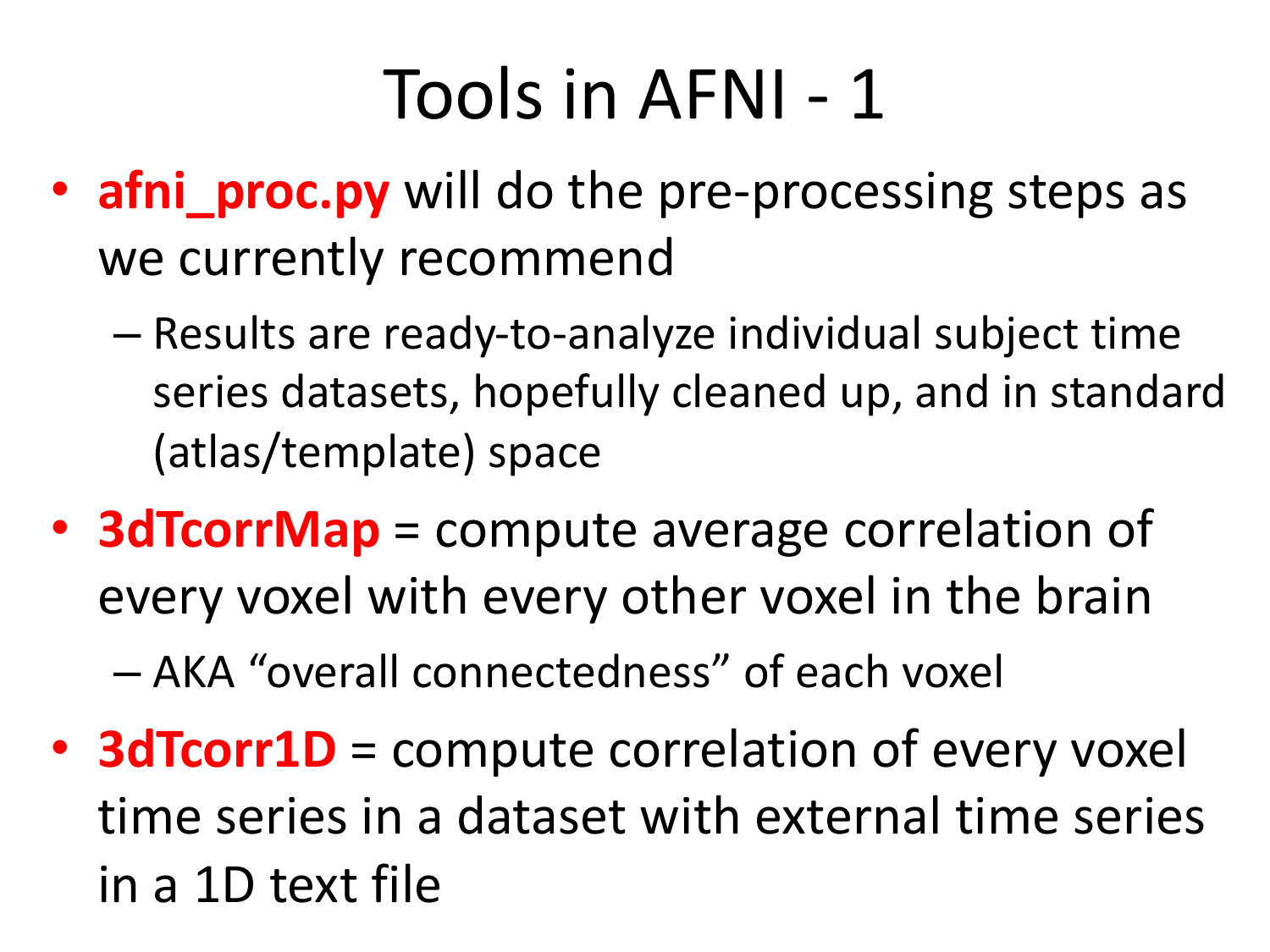### Tools in AFNI - 2

- **3dAutoTcorrelate** = compute and save correlation of every voxel time series with every other voxel time series
	- Output file can be **HUMUNGOLIOUS**
- **AFNI InstaCorr** = interactive tool for testing one dataset with seed-based correlation
- **3dGroupInCorr** = interactive tool for testing 1 or 2 groups of datasets with seed-based correlation